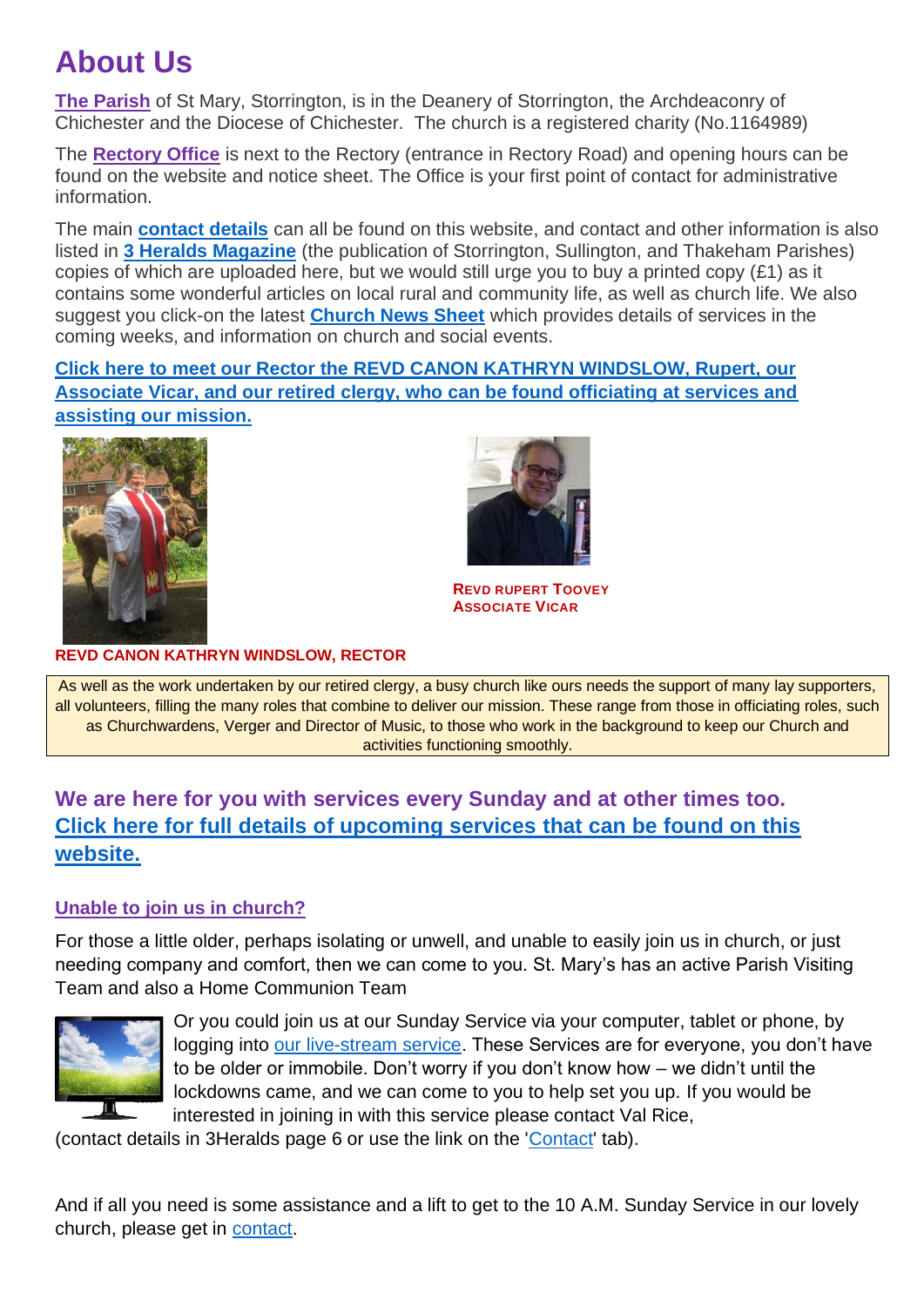## **Families**

We welcome families to St. Mary's, including crying babies, restless babies, restless toddlers, and bored teenagers, whatever! We have a children's area in church where they can play, read, draw and make  $\mathbb{Z}$   $\mathbb{Z}$   $\mathbb{Z}$  noise, and are happy to invite children to the altar and attempt to de- **MACCOLOGY** mystify our rituals.

We are also sometimes able to hold extra services especially for children, and would love to hear from you if you might like to explore options for your children to participate in church activities or teachings; please talk to Kathryn. Your children may already know her as we keep close links with the local schools, and run special events with them, both in-school and 'back at our place'!

### **We enjoy ourselves too**

Something sociable is generally happening at St. Mary's. From coffee and biscuits after the Sunday service, a regular midweek Café in the Church, summer Tea with the Vicar, croquet on the rectory lawn, and many other occasions, we never need an excuse to eat cake! (This might be why the local slimmers club meetings are held in the church.  $\odot$ )

There are lunches too, including a monthly Sunday Lunch Club, organised jointly by the local churches, for those too often eating alone.

Many different types of concerts are held in the church, from professional musicians to more home-grown ones. There is the occasional interesting lecture too, but cake and a glass of wine are rarely far away!

> These social events are a great way to visit and support the church, if you are unsure of joining us on a Sunday. These are village community events, and **everybody** is very welcome!

## **We are also here for You, when you want us and need us For Baptism, Weddings and End-of-Life services**



*You do not have to be a regular churchgoer to ask for one of these life-event services. Contact the Rectory Office or approach the Clergy for help and enquiries.*

It is always joyous when the bells ring out for a wedding at St. Mary's. We have been conducting **weddings** here for centuries, and can provide church, choir, organ, bells, licence and a vicar for less than you probably think – maybe only

around £1,000.

For what is on offer, and when, look at the website, [News-Sheet](https://www.storringtonparishchurch.org.uk/images/pdfs/newsheet.pdf) or 3 Heralds to see what is coming up, or look out for posters in the village.



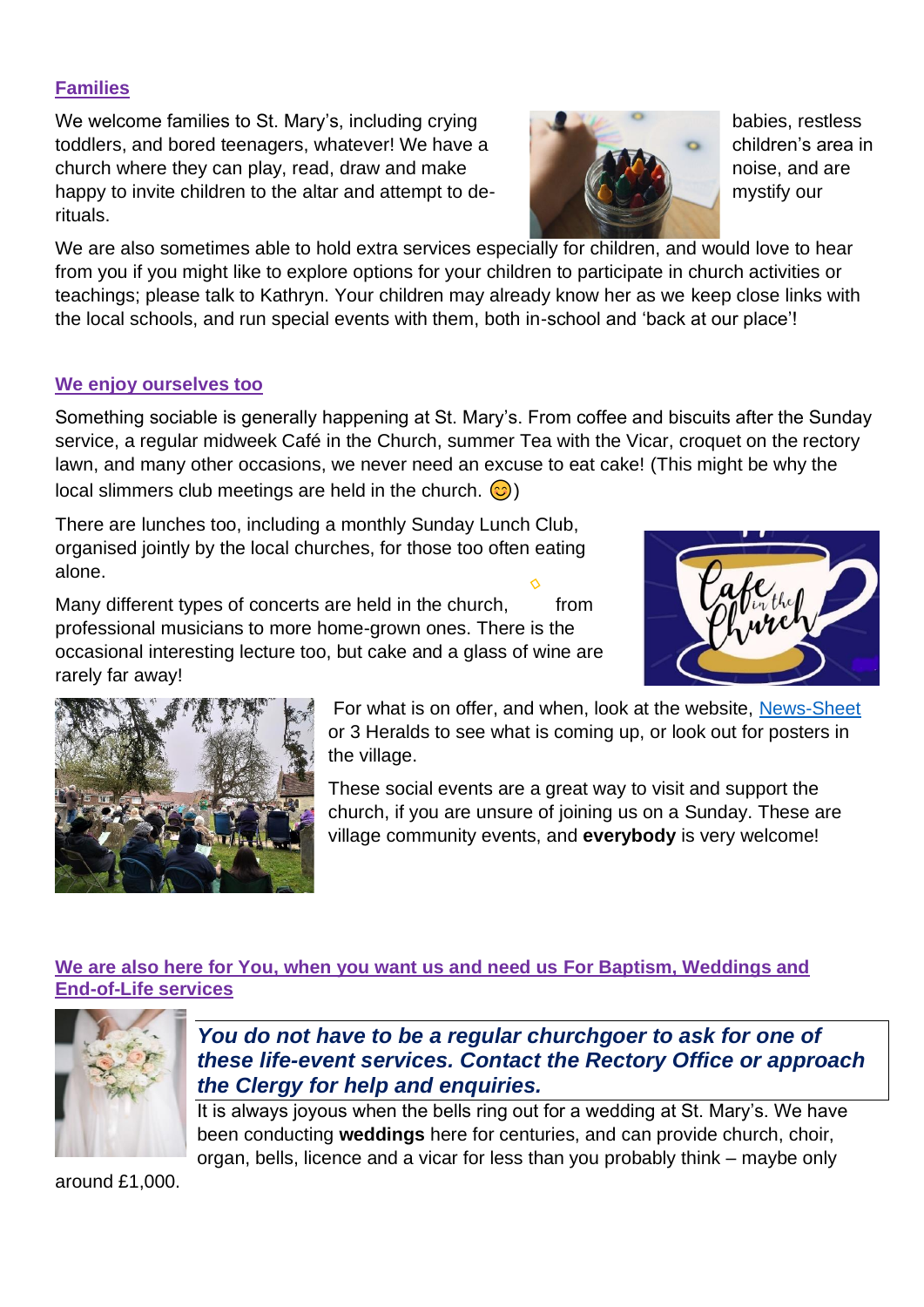There are fewer obstacles to a church wedding than is often the popular myth. If you have previously been married, or are a stranger to the Church, then please ask for a chat with the Rector, and she can advise you if we can conduct your wedding service for you. **Visit** *[yourchurchwedding](https://www.yourchurchwedding.org/)***.org**

**Baptism** has always been at the core of Christian life, and all are welcome to be baptised in our church, either at a Family Communion service, or at a separate **Christening Service**. Baptism, and subsequent Confirmation is not just for infants, a couple of years ago, five members of the congregation were confirmed in a special service, with an average age of about 65! You do not have to have been christened yourself to have your child christened in our church.

The Church provides comfort, prayers and ceremony at the end of life. For parishioners, we still

have burial plots and a final resting place for ashes, and we **funeral and memorial services**, either in the church or *A <b>CAMP* elsewhere. A *guide to Church of England end-of-life services can be found at [churchofenglandfunerals.org](https://www.churchofengland.org/life-events/funerals) or talk with any of our clergy*.



# **Joining in**

Many just attend church services or social events, but some wa[nt to jo](https://creativecommons.org/licenses/by-nc-nd/3.0/)in in and help make those services and events run smoothly. We have lots of opportunities for you to join in, if you want to, and don't hold back just because you are new, or not even a regular churchgoer. We are always looking for new volunteers. Here is a taster of some of the ways you can join in, or learn. Enthusiasm is all you need!

- Flower arranging in the church
- Sides-persons at services
- Join our fabulous choir
- Help keep the churchyard tidy
- Home visiting
- Mothers' Union members/helpers
- Coffee and lunch rotas
- Join the Eco-Church team





- Bell ringers and handbells
- PCC members
- Occasional organists
- Concert committee
- Help at fetes and events
- Crafting (S.P.A.C.E).

**Please ask and we can direct you to the organiser for your particular interest, or refer to the 'What's happening at St Mary's Storrington' page in the 3 Heralds magazine** 



*Young and old can also join in with us in our mission to make our church a more environmentally aware and responsive organisation, a challenge which we have adopted as a cornerstone of how we do things now and into all of our futures.*